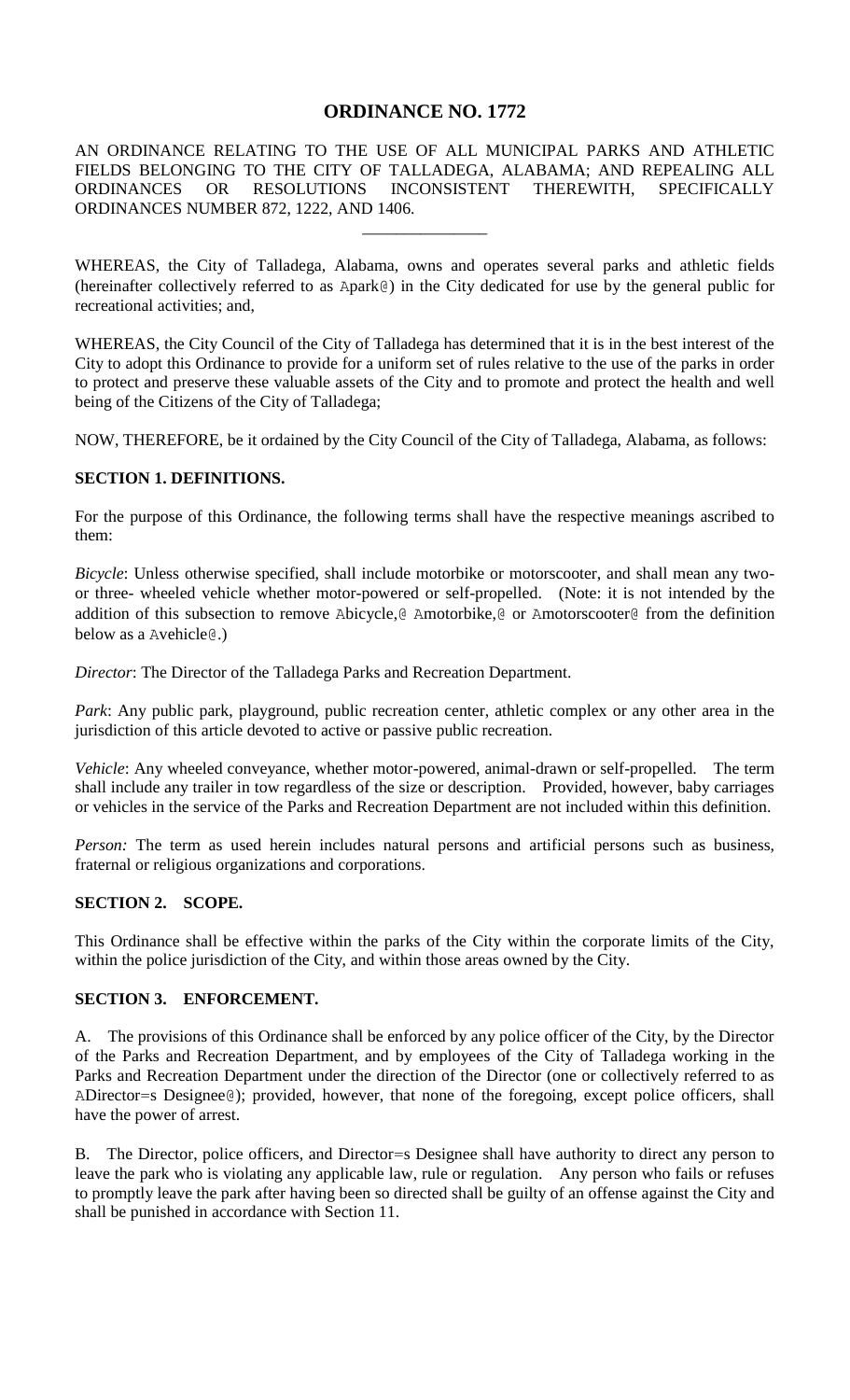### **SECTION 4. PARK OPERATING POLICY**.

A. *Hours of Operation*: All parks, except the Ben Bruner Athletic Complex, shall be open to the public every day of the year from sunrise to 10:00 p.m., unless otherwise posted. Parks may be closed by order of the City Manager, the City Manager=s designee, or Chief of Police in the event of an emergency. It shall be unlawful for any person to use the park at any time contrary to the posted hours for use of such park.

B. *Closed Areas*: Any section or part of any park may be declared closed to the public by the Director at any time and for any interval of time, either temporarily or at regular and stated intervals, as the Director shall find reasonably necessary. It shall be unlawful to use any park or any area thereof which has been posted by the Director as closed.

C. *Permit*: A permit shall be obtained from the Director before participating in the following park activities:

1. Any activity requiring or seeking exclusive use of the park or any park facility.

2. Any use of the park or park facilities by a group of persons which will exceed thirty (30) in number.

3. Any activity or use of the park or park facilities which amounts to a special event or special activity, not normal to every-day park use and activity:

(a) *Application*: A person seeking issuance of permit hereunder shall file an application with the Director. The application shall state:

- i. The name and address of the applicant and a valid photo id;
- ii. The name and address of the person sponsoring the activity;
- iii. The day and hour for which the permit is desired;
- iv. The park or portion thereof for which such permit it desired;
- v. An estimate of the anticipated attendance;
- vi. Any other information that the Director shall find reasonably necessary to a fair determination as to whether a permit should issue hereunder.

(b) *Standards for Issuance*: The Director shall issue a permit hereunder when the Director finds:

- i. That the proposed activity or use of the park will not unreasonably interfere with or detract from the general public enjoyment of the park;
- ii. That the proposed activity and use will not unreasonably interfere with or detract from the promotion of public health, welfare, safety and recreation;
- iii. That the proposed activity or use will not lead to or incite violence, crime, or disorderly conduct;
- iv. That the proposed activity will not entail unusual, extraordinary or burdensome expense to the Parks and Recreation Department;
- v. That the facilities desired are adequate and have not been reserved for other use at the date and hour required.

(c) *Appeal*: Within seven (7) days after receipt of an application, the Director shall either grant or refuse a permit, apprising the applicant in writing of such Director=s reasons for refusing a permit. In the event such a permit is refused, any person aggrieved by such refusal shall have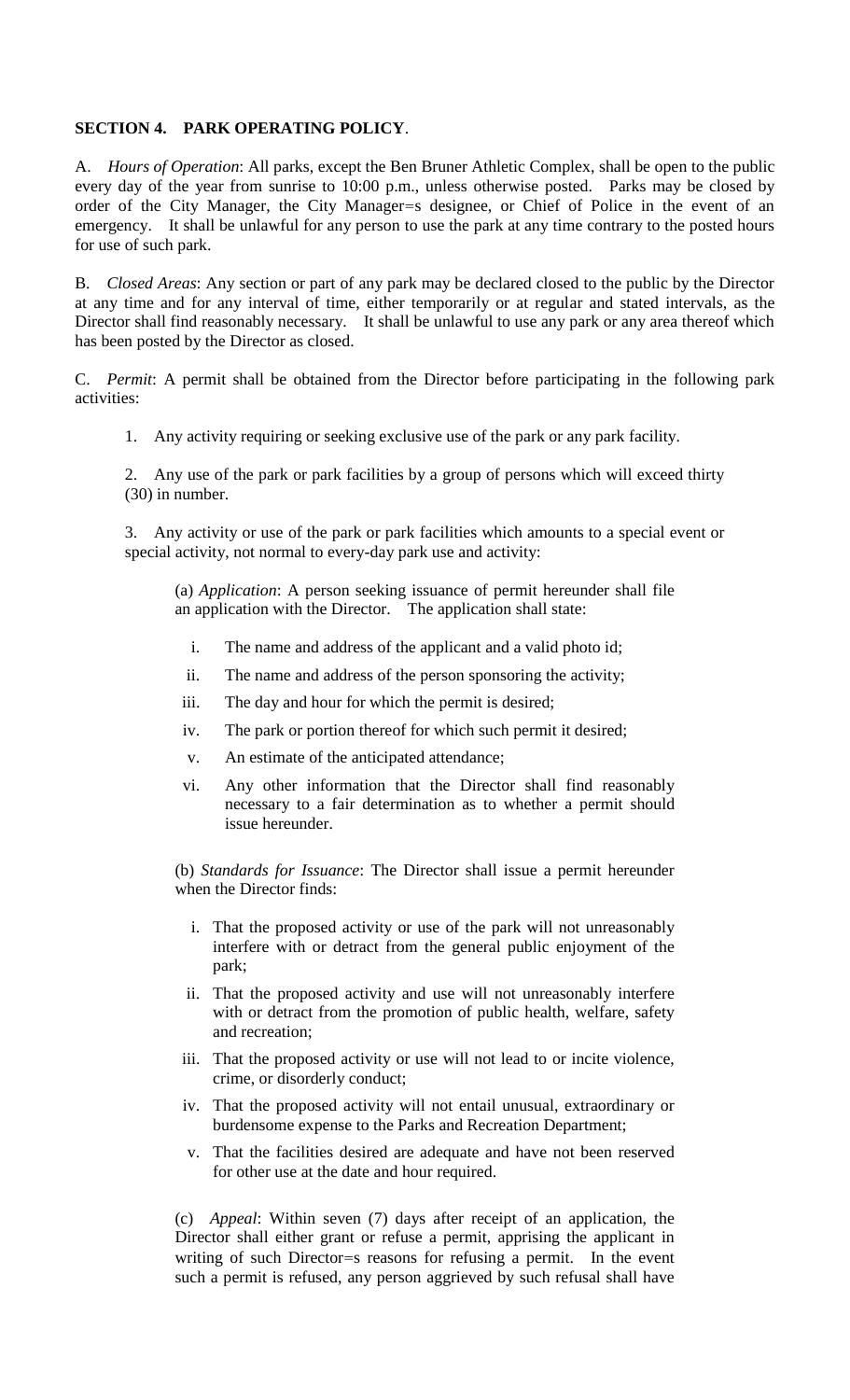the right to appeal in writing within seven (7) days to the City Council. The decision of the City Council shall be final.

(d) *Effect of Permit*: A permittee shall agree to be bound by all park rules and regulations.

(e) *Liability of Permittee*: The persons to whom a permit is issued shall be liable for any loss, damage or injury sustained by any person whomsoever by reason of the negligence of the persons to whom such permit shall have been issued, and insurance shall be required with proof thereof in the following events:

- i. Any user or assembly, party or event that engages in the use of an inflatable slide, bouncy house, batting cage, dunking booth or similar type device, shall provide proof of insurance for injury to person or property in connection with the use or placement of such devices in a park, the amount of insurance required shall be such amount as is required by City policies.
- ii. Any user, assembly, party, event, person or organization that holds a festival, assembly or event that contains a petting zoo, pony ride or carnival type attraction shall provide proof of insurance for injury to person or property in connection with the use or placement of such devices in a park, the amount of insurance required shall be such amount as is required by City policies.

D. *Camping, Overnight Use of Park*: No camping or overnight use of any park shall be permitted without prior written approval from the Director.

### **SECTION 5. DAMAGE OR INJURY TO IMPROVEMENTS, VEGETATION AND WILDLIFE.**

It shall be unlawful for any person in any park:

A. *Improvements Generally*: To willfully mark, deface, disfigure, injure, tamper with, displace or remove, any building, bridge, table, bench, fireplace, railing, paving or paving material, water lines or other public utilities from parks or appurtenances thereof, signs, notices or placards, whether temporary or permanent, monuments, stakes, posts, or other boundary markers, or other structures or equipment, facilities or park property, or appurtenances, whatsoever, either real or personal.

B. *Restrooms and Washrooms*: To litter, dirty or soil restrooms and washrooms, or to fail to cooperate in maintaining restrooms and washrooms in a neat and sanitary condition. No person over the age of five (5) years shall use the restrooms and washrooms designated for the opposite gender.

C. *Removal of Natural Resources*: To dig or remove any soil, rock, stone, tree, shrub or plant, cut down timber or other wood or materials, or make any excavation by tool, equipment, blasting, or other means or agency.

D. *Erection of Structures*: To construct or erect any building or structure, of whatever kind, whether permanent or temporary in character, run or string any public utility into, upon, or across such lands, except on written permit issued by the Director.

E. *Injury to and Removal of Vegetation*: To damage, cut, carve, transplant, or remove any tree or plant or injure the bark, or pick the flowers or seeds of any such tree or plant. To attach any rope, wire, or other contrivance to any tree or plant. To dig in, or otherwise disturb, grass areas, or in any other way to commit acts that cause injury to or impair, the natural beauty or usefulness of any area.

F. *Climbing, etc., Trees*: To climb, stand or sit upon buildings, monuments, vases, fountains, railings, fences, or any other property not provided for or customarily used for such purposes. The military tank and Vietnam Veterans Monument in Veteran=s Park are specifically designated as structures that it is unlawful to sit upon or climb.

G. *Hitching of Animals, Trees*: To tie or hitch any animal to any tree, plant, rail or fence.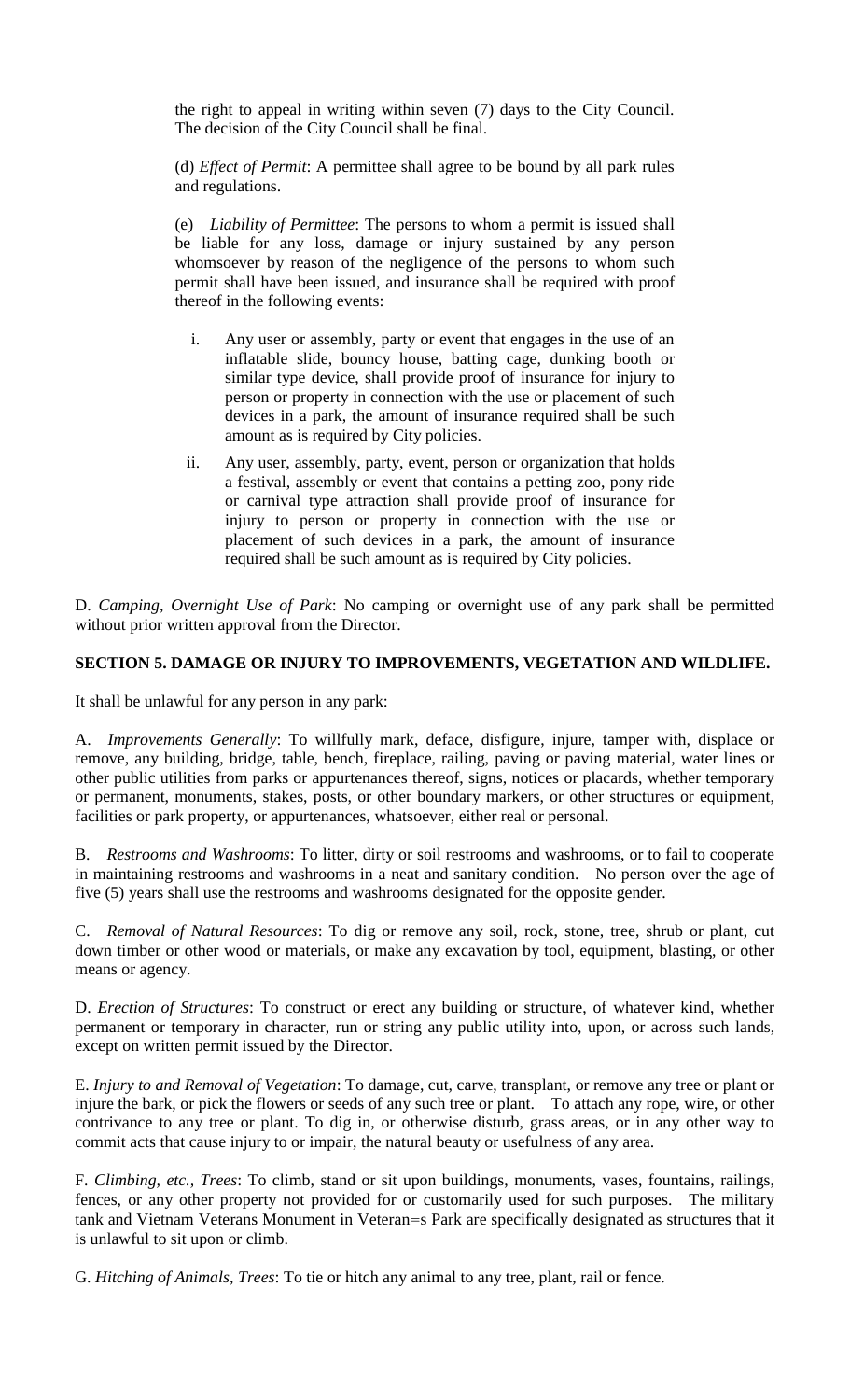H. *Injuring, etc., Animals*: To hunt, to molest, to harm, to frighten, to kill, to trap, to chase, to tease, to shoot or throw missiles at any animal, reptile or bird; to remove or have in possession the young of any wild animal, or the eggs or next or young of any reptile or bird. Provided, however, snakes which are poisonous when found on park property may be killed on site.

I. *Feeding of Animals*: To give or offer, or attempt to give, to any animal or bird, any tobacco, alcohol, or other poisonous or noxious substances.

### **SECTION 6. SANITATION.**

It shall be unlawful for any person, while in a park:

(1) *Pollution of Waters*: To throw, discharge, or otherwise place or caused to be placed, in the waters of any fountain, pond, stream, wet weather creek, or other body of water, in or adjacent to any park, or any tributary, stream, storm water drain, or drain flowing into such waters, any substance, matter or thing, liquid or solid, which will or may result in the pollution of said waters.

(2) *Refuse and Trash*: To dump, deposit, throw, or leave, any bottles, broken glass, ashes, paper boxes, cans, dirt, rubbish, waste, garbage, debris or refuse or other trash, into any park area. It shall be the duty of every person to place all such trash, rubbish, waste, refuse, or garbage, in the proper receptacles where they are provided; where receptacles are not so provided all such rubbish or waste shall be carried away from the park by the person responsible for its presence, and properly disposed of elsewhere.

### **SECTION 7. VEHICLES AND TRAFFIC.**

It shall be unlawful for any person in a park:

A. To fail to comply with all applicable provisions of state laws and municipal ordinances in regard to equipment and operation of vehicles.

B. To fail to obey all traffic officers, or other persons designated by the Director, in directing traffic or specifying parking areas, in the parks, and on the highways, streets, or roads immediately adjacent thereto. Such traffic officers and other persons designated by the Director are hereby authorized to direct and control the flow of traffic and the parking of vehicles in the parks and on the highways, streets, or roads immediately adjacent thereto, in accordance with the provisions of this Ordinance, to insure safety in the use of the park area.

C. To fail to observe all traffic signs in the park or adjacent thereto, indicating speed, direction, caution, stopping or parking, and all other such signs posted for proper control of vehicles and to safeguard life and property.

D. To drive a vehicle at a rate of speed exceeding fifteen (15) miles per hour, except upon such roads as may be designated by posted signs for speed in excess of said rate.

E. To drive any vehicle on any area except the paved park roads, or parking areas, or such other areas as may on occasion be specifically designated as temporary parking areas by the director, or designated as temporary roadways by the director.

F. To park a vehicle in other than an established or designated parking area, or to fail to enter, exit, or use such parking area in accordance with posted directions, or in accordance with the instructions of any traffic officer or person designated by the Director who may be present to direct such traffic.

G. To park on the traveled portion of the road or driveway within the park or adjacent thereto at anytime, unless directed by a traffic officer or person designated by the Director.

H. To leave any vehicle anywhere in the park with one or more wheels chained, or in any manner fixed or arranged so that such vehicle cannot readily be moved by hand. Provided this section shall not apply to the locking or securing of vehicles at places designated for the parking of such vehicles.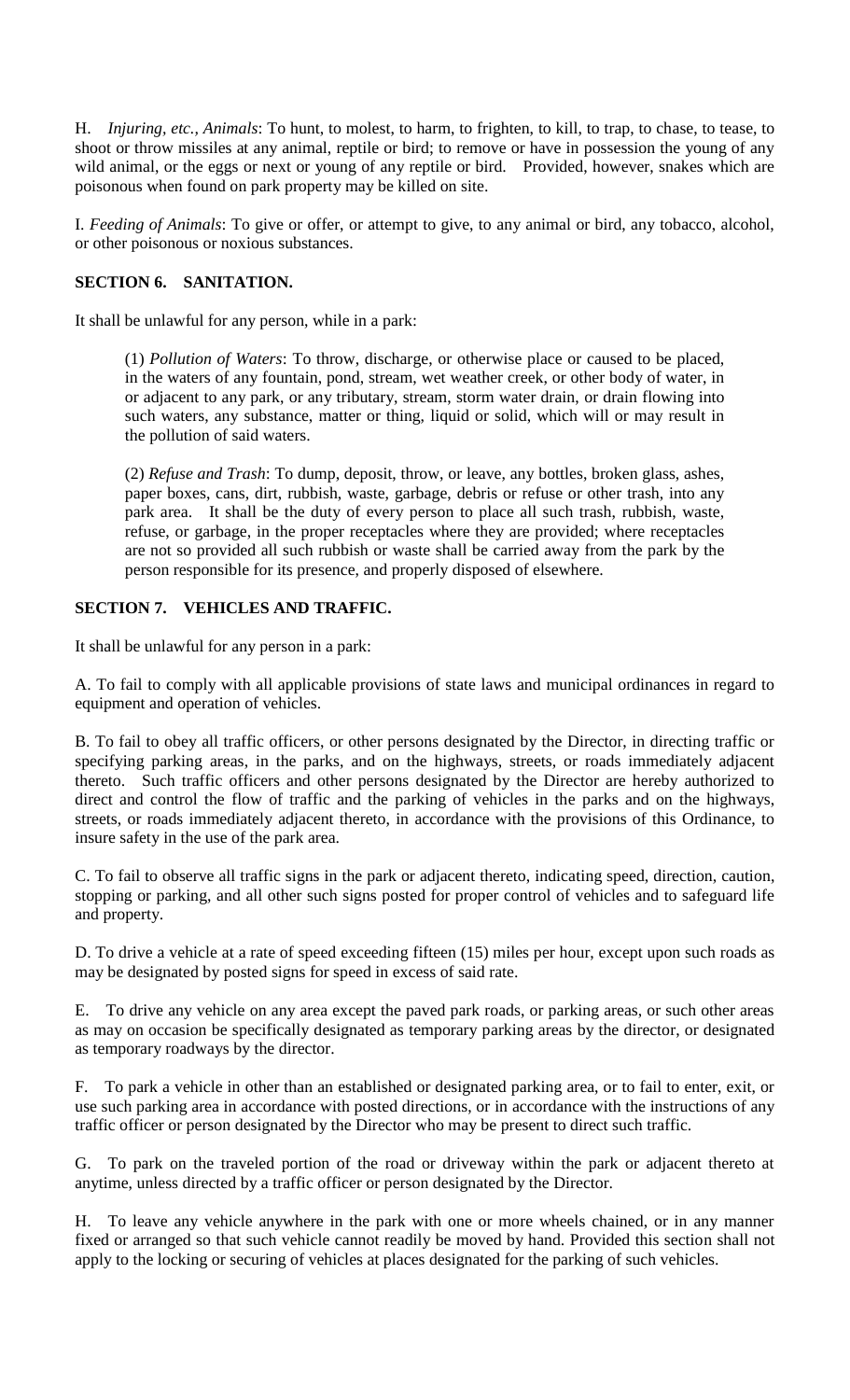I. To abandon any disabled vehicle in the park or to fail to immediately notify a police officer or a Director=s Designee of an emergency in the nature of a breakdown, requiring the assistance of a tow truck, mechanic, or other persons.

J. To double-park any vehicle on any road or parkway unless directed by a traffic officer or a person designated by the Director.

K. To operate any vehicle in the park without a muffler or baffle adequate to deaden the sound of the engine in such vehicle.

L. To operate an ATV, ORV, motorcycle, minibike, go cart, golf cart, skateboard, roller skates, inline skates, bicycle or similar devices, cycles or vehicles in any park except to provide access for disabled persons. Children under ten (10) years of age may ride bicycles and tricycles on the designated walking track when accompanied by a parent or adult.

M. To leave a bicycle in a place other than a bicycle rack when such rack is provided and there is space available.

N. To leave a bicycle lying on the ground or paving, or set against trees, or in any place or position where other persons may trip over or be injured by such bicycle.

### **SECTION 8. RECREATIONAL ACTIVITIES**.

It shall be unlawful for any person in a park:

A. *Bath Houses:* To dress or undress in any public area, or in any vehicle, toilet or other place, except in such bath houses or structures as may be provided for that purpose.

B. *Indecent exposure*: To appear in a park in a bathing suit or garment which indecently exposes the person of the wearer, or which costume does not conform to customarily accepted standards.

C. *Hunting and Firearms*: To use, carry or possess firearms of any description or air rifles, spring guns, bows and arrows, slings, slingshots, or other forms of weapons, or any device made for the purpose of launching a projectile, unless expressly permitted by the Director, or to hunt, trap, or pursue wildlife at any time in the park area. It shall be unlawful for any person to shoot into the park areas from areas beyond the boundaries thereof.

D. *Picnics in designated areas*: To picnic or lunch in a place other than those designated for that purpose. The Director or the Director=s Designee shall have the authority to regulate the activities in such area when necessary to prevent congestion and to secure the maximum use of the area for the comfort and convenience of all. Persons using the area shall comply with any directions given by the Director or the Director=s Designee to achieve this end.

E. *Availability of picnic facilities*: All individual fireplaces, tables and benches, and playground equipment in the park area are provided under the rule of Afirst come; first served@ in the use of such facilities. It shall be unlawful for any person to violate such rule.

F. *Nonexclusive use of picnic area*: Unless a permit is obtained from the Director for the exclusive use of any of the park facilities by any group, the use of any portion of the picnic area, or the buildings or structures therein, to the exclusion of other persons, shall be unlawful and no person shall use such area and facilities for an unreasonable time if the facilities are crowded.

G. *Duty of picnicker to put out fire and clean up*: To leave a picnic area before the fire is completely extinguished to cold ash, or to leave the area without placing trash, boxes, papers, cans, bottles, garbage, and other refuse, in disposal receptacles if provided, or to fail to carry such debris away for disposal elsewhere if no such receptacles are available.

H. *Games*: To take part in the playing of any games involving throwing or propelling balls, stones, arrows, or flying objects, except in areas set apart for such form of recreation. The Director may prescribe the location and type of games to be enjoyed in the area, and it shall be unlawful for any person to engage in such games contrary to the directions of the Director or the Director=s Designee.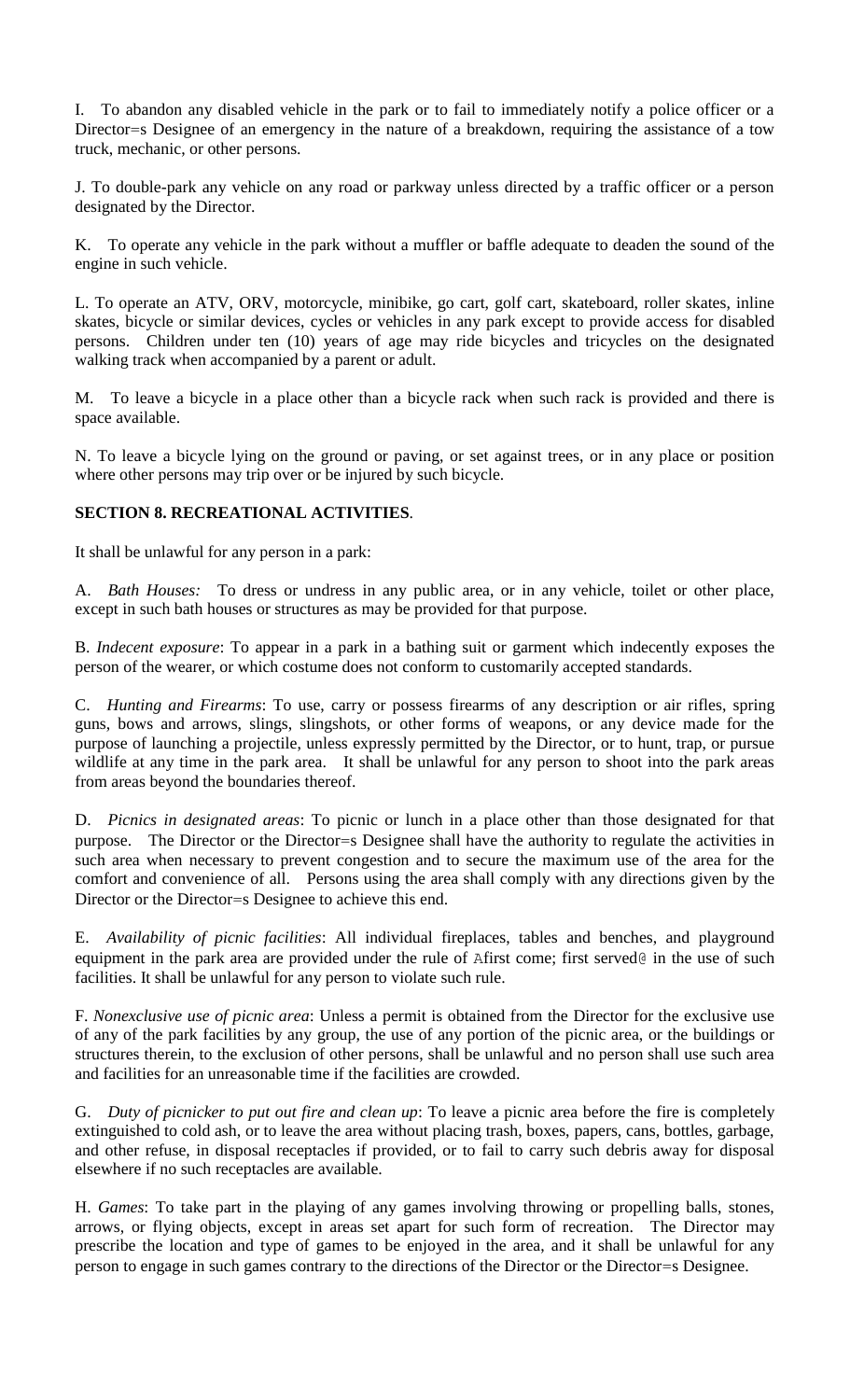I. *Cooking Fire*: To start or maintain a fire except in a picnic stove or grill.

## **SECTION 9. ILLEGAL ACTS**.

It shall be unlawful for any person in a park to:

A. *Alcoholic beverage*: To sell, offer for sale, display for sale, barter, trade, consume or possess alcoholic beverages, of any kind whatsoever, unless pursuant to an alcohol license agreement with the City in connection with an event approved by the City Council as a Special Events Retail License, type 140, issued by the State of Alabama Alcoholic Beverage Control Board. The only exception to the foregoing is the designated lounge area of the main building of the Talladega Municipal Golf Course.

B. *Intoxication*: To be or remain in any area of a park while under the influence of intoxicating beverages.

C. *Fireworks and explosives*: To possess, to set off, or otherwise cause to explode, or discharge or burn, any firecrackers, torpedoes, rockets, or other explosives, of inflammable material, or discharge or throw them into such area from highways or adjacent areas. Firework displays or shows may be held only when authorized by a permit from the Director as part of a City sponsored event by a certified fireworks display vendor and by a permit from the Chief of the Fire Department.

D. *Dogs and other domesticated animals*: To bring an unleashed dog or other domesticated animal into the park area. The leash shall be no longer than six (6) feet and the dog shall not be tied or hitched to any tree or plant. The owner or person having custody of said animal shall be responsible for control of the animal and removal of any animal solid waste from the park. The leash requirement does not apply to the Police Departments=s K-9 Unit. Dogs and other domesticated animals are not allowed in the park areas during City-sponsored or permitted events such as July 4<sup>th</sup> celebrations. No dogs or domesticated animals are allowed at sporting events or ball fields, to include Ben E. Bruner Sports Complex, or where specifically posted as prohibited.

E. *Reserved facilities*: To occupy any seat, bench, or to enter into or loiter or remain, in any pavilion, park structure, or area or section thereof, which may be reserved by the Director and so marked.

F. *Dress*: To appear at any place in other than proper clothing. For the purpose of this subparagraph, Aproper clothing@ shall mean that clothing which is not offensive to, and which is generally acceptable to the public and to include shirts and footwear.

G. *Alms*: To solicit alms or contributions for any purpose whether private, public, or charitable, without prior written permission of the Director.

H. *Fires*: To build or attempt to build a fire, except in such area and under such regulations as may be designated by the Director.

I. *Closed areas*: To enter an area posted as closed or as Aclosed to the public@ or to use any area contrary to and in violation of posted notices.

J. *Games of chance*: To gamble or to participate in any game of chance in a park.

K. *Loitering and boisterousness*: To sleep or protractedly lounge on the seats or benches, or other areas, or to engage in loud, boisterous, threatening, abusive, insulting, or indecent language, which is offensive to other persons present in the area and which tends to a breach of the public peace.

L. *Permits*: To fail to produce and exhibit any permit from the Director for inspection when requested so to do by any police officer or Director=s Designee.

M. *Interference with permittees*: To disturb or interfere unreasonably with any person or party occupying an area or participating in an activity under the authority of a valid permit.

## **SECTION 10. MERCHANDISING, ADVERTISING, AND SIGNS.**

It shall be unlawful for any person in the park: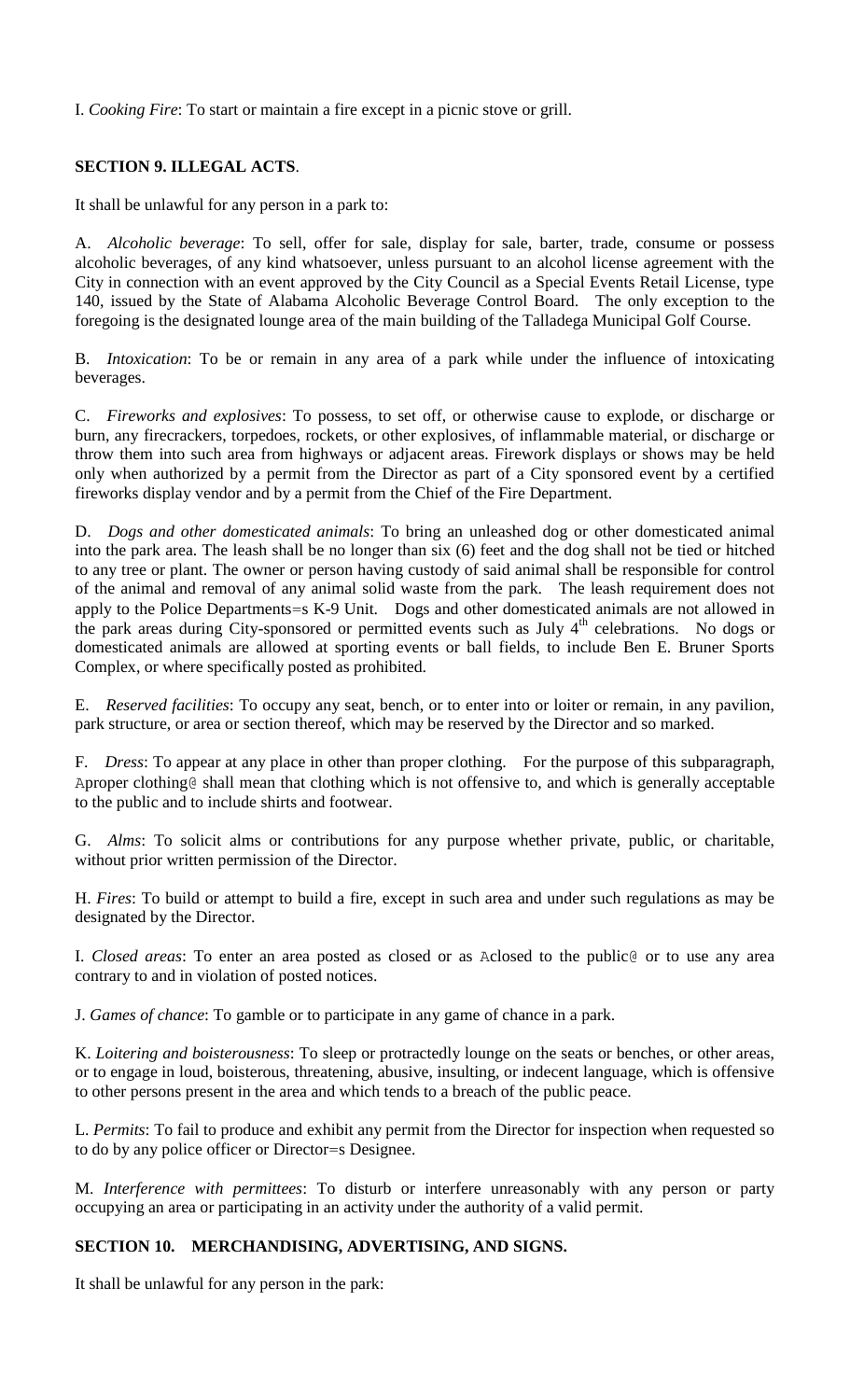A. *Vending and peddling*: To expose or offer for sale any article or thing, or to station or place any stand, cart, or vehicle, for the transportation, sale, or display of such article or thing offered for sale. Provided, that this section shall not apply to a regularly licensed concessionaire, acting by and under the authority of a permit for such activity issued by the Director.

B. *Advertising*: To announce, advertise, or call to the public attention in any way, any article or service for sale or hire, or to engage in political advertising by posted sign or loud speaker, except under duly authorized permit for such activity issued by the Director.

C. *Signs*: To paste, glue, tack, or otherwise post, any sign, placard, advertisement, or inscription whatever, or to erect or cause to be erected, any sign whatever, on any public lands or highways or roads adjacent to a park.

### **SECTION 11. AUTHORITY TO BAN PERSONS FROM PARKS; RE-ADMITTANCE.**

A. The Director or Director=s Designee is authorized to ban persons from parks who have been arrested or cited in a park for a criminal offense or who have been directed to leave a park pursuant to Section 3.B.

B. A ban of entry to the park by the Director or the Director=s Designee shall be for a minimum of one (1) year and sent in writing to the offender and documented as part of the Parks & Recreation Department's records. After one year, the banned person may apply in writing to the Director to be readmitted to the park. The Director shall respond to a request for re-admittance within a reasonable time not to exceed thirty (30) days.

### **SECTION 12. PENALTIES FOR VIOLATION.**

A. Any violation of this Ordinance shall constitute a criminal misdemeanor. Any person who shall be convicted of violating any provision of this Ordinance shall, upon conviction, be punished by a fine of not less than One and no/100 (\$1.00) Dollar, no more than Five Hundred and no/100 (\$500.00) Dollars, or by imprisonment in the City Jail for not more than one hundred eighty (180) days, or both at the discretion of the Court trying the case. Each day such violation is committed or permitted to continue shall constitute a separate offense, and shall be punishable as such hereunder.

B. Any person violating any provisions of this Ordinance may be barred from the parks and athletic fields of the City.

## **SECTION 13. SEVERABILITY.**

All sections of this Ordinance are hereby declared to be severable; and if any word, phrase, clause, sentence, paragraph or section of this Ordinance shall be declared unconstitutional or invalid by the judgment or decree of any Court of competent jurisdiction, such unconstitutionality or invalidity shall not affect any of the remaining words, phrases, clauses, sentences, paragraphs and sections of this Ordinance.

#### **SECTION 14. REPEAL OF INCONSISTENT ORDINANCES.**

Upon adoption of this Ordinance and its passage and publication as provided by law, all Ordinances or resolutions inconsistent with this Ordinance are hereby repealed; and specifically Ordinances Number 872, 1222 and 1406 are hereby repealed.

### **SECTION 15. ADOPTION AND EFFECTIVE DATE.**

This Ordinance shall take effect immediately upon its passage and publication as provided by law.